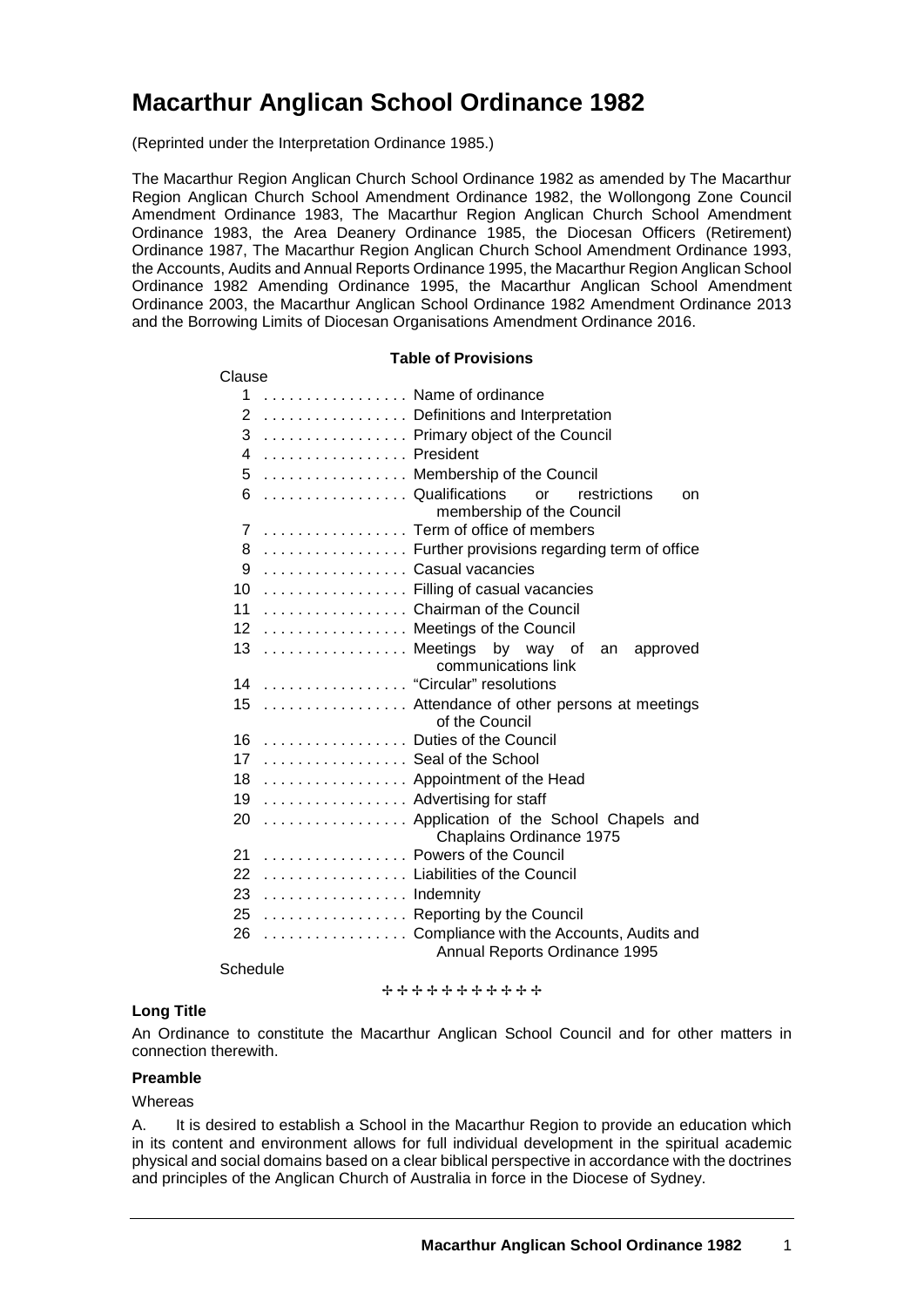B. The Wollongong Anglican Regional Council has raised funds for the establishment of such a School.

C. It is expedient that provision should be made for the constitution and election of a Council to establish and then to carry on the School and to vest authority in the Council for such purposes as are hereinafter mentioned.

Now the Standing Committee of the Synod of the Diocese of Sydney in the name and place of the said Synod Hereby Ordains Declares Directs and Rules as follows –

## **1. Name of ordinance**

This ordinance is the Macarthur Anglican School Ordinance 1982.

# **2. Definitions and Interpretation**

In this Ordinance unless the context otherwise requires or indicates –

- (a) "Archbishop" means the Archbishop of Sydney or, if the See is vacant, the Administrator of the Diocese of Sydney;
- $(b)$  . . . . .
- $(c)$  . . . . .
- (d) "Council" means the Council of Macarthur Anglican School constituted from time to time under this Ordinance;
- $(e)$  . . . . .
- (f) "Head" means the Head or the teacher in charge of the School;
- (g) "School" means the Macarthur Anglican School;
- (h) "Synod" means the Synod of the Diocese of Sydney;
- $(i)$  . . . . .
- $(i)$  . . . . .
- (k) the singular includes the plural and vice versa and the masculine includes the feminine and vice versa.

## **3. Primary object of the Council**

The primary object of the Council is to educate young people in ways consistent with the teaching of the Bible and gospel of Jesus Christ, and to maintain and uphold the Christian faith in teaching and practice.

## **4. President**

The Archbishop is the President of the Council.

# **5. Membership of the Council**

The members of the Council are –

- (a) 2 persons appointed by the Archbishop, one of whom is to be a person in holy orders, and
- (b) 6 persons elected by the Synod, and
- (c) up to 2 persons elected by the members of the Council.

# **6. Qualifications or restrictions on membership of the Council**

(1) A person is not eligible to be appointed or elected as a member of the Council if the person –

- (a) is an employee of the Council, or
- (b) is the spouse of a permanent employee of the Council.

(2) A person is not eligible to be appointed or elected as a member of the Council unless the person has first given the appointing or electing person or body a signed copy of the declaration set out in the Schedule.

(3) A copy of the declaration referred to in subclause 6(2) signed by each person appointed or elected as a member of the Council is to be delivered by the appointing or electing person or body to the Council within 1 month from the date of the appointment or election and is to be retained by the Council in its records.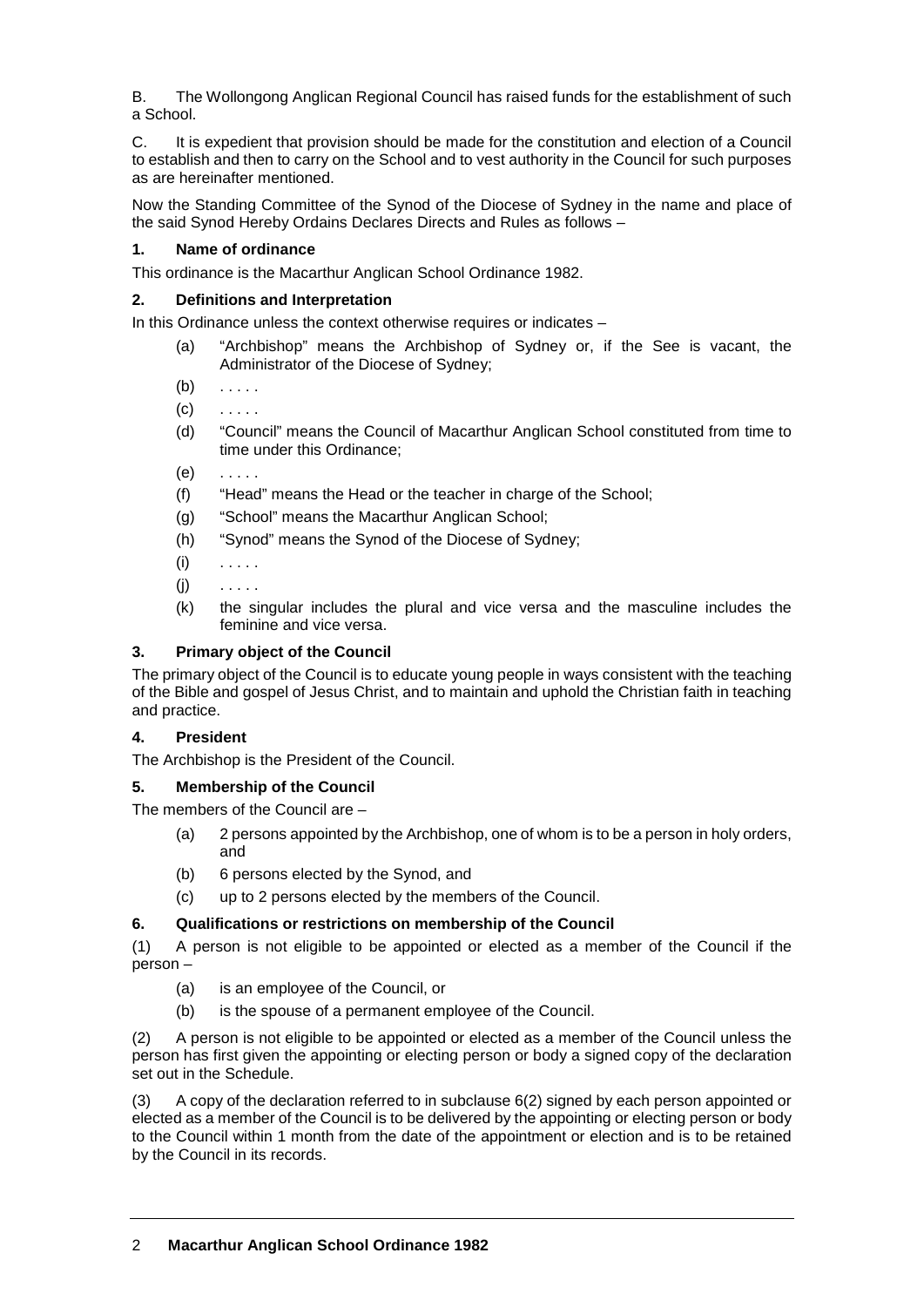# **7. Term of office of members**

(1) Subject to clauses 8, 9 and 10, 2 members of the Council elected by the Synod are to retire on the first day of each ordinary session of the Synod.

The members of the Council to retire under subclause  $7(1)$  are those who have held office the longest since last being elected but, in the case of competition, is to be determined by the members concerned. If those members cannot agree, the order of retirement is to be determined by lot.

(3) Subject to clause 9, a member of the Council appointed by the Archbishop holds office for a period of 3 years but is eligible for re-appointment.

(4) Subject to clause 9, a member of the Council elected by the other members holds office for a period of 3 years, but is eligible for re-election.

# **8. Further provisions regarding term of office**

Subject to clause 9, a retiring member of the Council elected by the Synod is eligible for reelection.

# **9. Casual vacancies**

(1) A casual vacancy in the office of member of the Council elected by the Synod arises in a circumstance set out in rule 7.1(2) of the Schedule to the Synod Elections Ordinance 2000.

(2) A casual vacancy in the office of member of the Council appointed by the Archbishop arises –

- (a) if the person holding that office resigns by notice in writing to the Archbishop, or
- (b) if the Archbishop revokes the person's appointment to that office, or
- (c) if a circumstance set out in rule  $7.1(2)(a)$  (except rule  $7.1(2)(a)(i)$ ) of the Schedule to the Synod Elections Ordinance 2000 occurs in respect of that person.

(3) A casual vacancy in the office of member of the Council appointed by the other members arises –

- (a) if the person holding that office resigns by notice in writing to the Council, or
- (b) if a circumstance set out in rule  $7.1(2)(d)$  (except rule  $7.1(2)(a)(i)$ ) of the Schedule to the Synod Elections Ordinance 2000 occurs in respect of that person.

## **10. Filling of casual vacancies**

(1) A casual vacancy in the office of a member of the Council elected by the Synod is to be filled by the Synod, or by the Standing Committee if the Synod is not in session.

(2) A person elected to fill a casual vacancy in the office of a member of the Council elected by the Synod holds office until the day on which the person whose vacancy he or she fills would have retired had the vacancy not occurred.

## **11. Chairman of the Council**

(1) The members of the Council are to appoint one of their number to be the Chairman of the Council.

(2) The Chairman of the Council is to be chairman of meetings of the Council.

(3) In the absence of the Chairman of the Council, the meeting is to appoint one of its number then present to be chairman of the meeting of the Council.

## **12. Meetings of the Council**

(1) The Council is to meet at such times as it may determine, and is to meet at least once in any 3 month period.

- (2) A meeting of the Council may be convened by  $-$ 
	- (a) the President, or
	- (b) the Chairman of the Council, or
	- (c) any 4 members of the Council.
- (3) A quorum for a meeting of the Council is 5 members.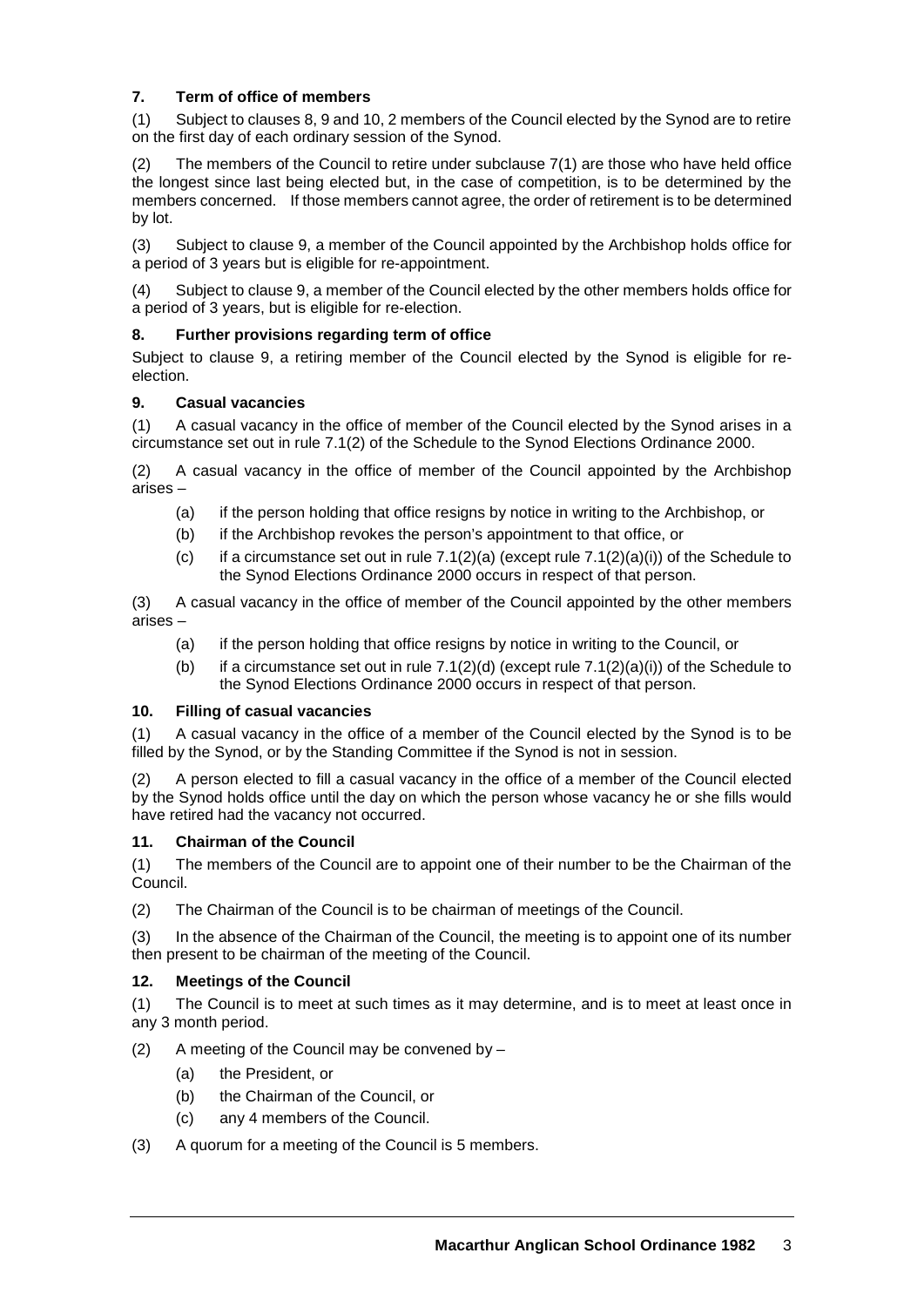# **13. Meetings by way of an approved communications link**

(1) If, through an approved communications link, one or more members of the Council absent from the place of meeting can hear and be heard by not only one another (if more than one) but also the other members present at the place of meeting, such of those absent members and the other members present at the place of meeting who are able to hear and be heard by one another are to be taken to be assembled together at a meeting held at that place. All proceedings conducted with the aid of the approved communications link are to be as valid and effectual as if they had been conducted at a meeting at which all of those members were present.

(2) In subclause 13(1), "approved communications link" means a link established by means of any system of telephone, audio or audio-visual communication approved by the members of the Council and made known to each member for the purpose of any meeting of the members.

## **14. "Circular" resolutions**

(1) If a document containing a statement that the signatories to it are in favour of a resolution in the terms set out or otherwise identified in the document has been signed by all the members of the Council, a resolution in those terms shall be taken to have been passed at a meeting of the members of the Council held on the day on which and at the time at which the document was last signed by a member.

- (2) For the purposes of subclause  $14(1)$ 
	- (a) 2 or more separate documents containing statements in identical terms each of which is signed by 1 or more members together are to be taken to be 1 document containing a statement in those terms signed by those members on the respective days on which they signed the separate documents; and
	- (b) a facsimile message which is received by the secretary of the Council and is expressed to have been sent by a member shall be taken to be a document signed by that member at the time of the receipt of the facsimile message by the secretary of the Council.

## **15. Attendance of other persons at meetings of the Council**

- (1) The President may attend any meeting of the members of the Council and may
	- (a) put before the members any question or proposal for their consideration, or
	- (b) express his views on any question or proposal being considered by the members of the Council.

(2) The Council may invite any person who is not a member of the Council to be present for the whole or part of any meeting of the Council.

## **16. Duties of the Council**

(1) The Council shall administer its funds and manage its other assets and may acquire further assets for the purposes of the School and all real and personal property acquired by it for such purposes shall be church trust property for the Diocese of Sydney.

(2) The Council shall establish and manage and conduct the affairs of the School in accordance with the provisions of every Act of Parliament and Ordinance (including this Ordinance) specifically or otherwise applicable to the School.

(3) The Council shall make financial and other arrangements and decisions for the present and future conduct of the school and maintenance, improvement and extension of an addition to the lands premises and other property of any kind held occupied or used directly or indirectly by the Council in connection with the School.

## $(4)$  . . . . .

## **17. Seal of the School**

The common seal of the School is not to be affixed to any instrument except in accordance with a resolution of the Council. Every instrument to which the common seal is so affixed is to be signed by 2 members of the Council.

## **18. Appointment of the Head**

(1) In appointing a person to be Head, the Council will (in addition to the other requirements of the position) appoint a person of Christian faith and character who is committed to furthering and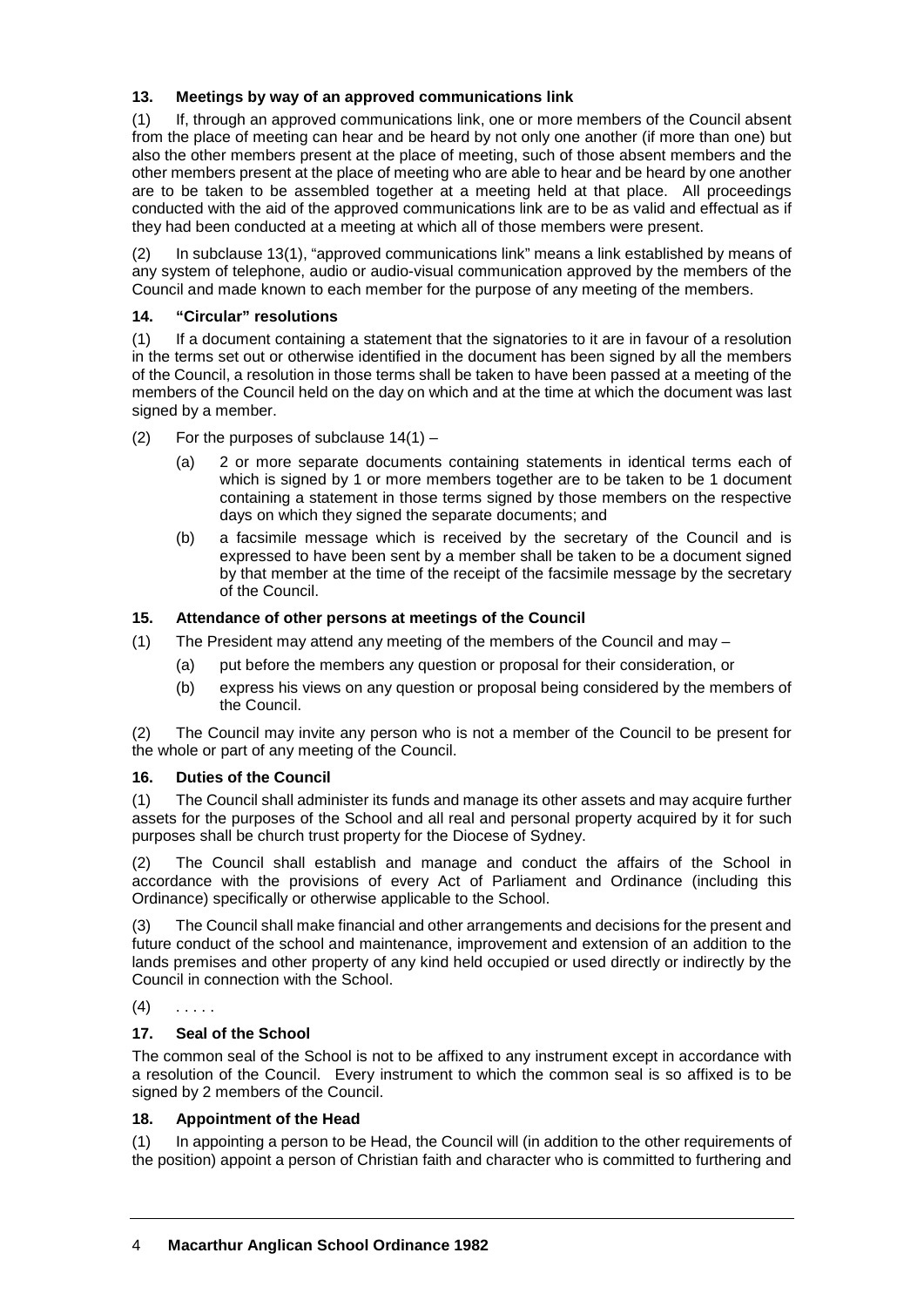is capable of furthering allegiance to Christ as Lord and the cause of Christian education in the School as a church school.

(2) A person is not to be appointed as Head if he or she has not first produced to the Council a signed copy of the declaration set out in the Schedule.

(3) The Council is to observe the following protocol in selecting and appointing a person as Head –

- (a) prior to the beginning of the selection process, the Chairman of the Council is to brief the President on the proposed process and the composition of any selection committee and seek the President's views on the principles of selection and the process involved, and
- (b) the President is to be invited to be involved in the final interview process, and
- (c) the President is to be consulted if any significant issue arises during the final interview process of which he should be aware, and
- (d) the President is to be immediately notified upon acceptance of any offer for the position of Head.

## **19. Advertising for staff**

No position for teaching in the School is to be advertised without the Council stating in the advertisement its commitment to being a Christian school and to furthering Christianity through our church schools and inviting applications from those who are committed to the Christian aims of the School.

#### **20. Application of the School Chapels and Chaplains Ordinance 1975**

The School Chapels and Chaplains Ordinance 1975 shall apply to every School established by the Council.

#### **21. Powers of the Council**

Subject to this Ordinance the Council shall have all powers necessary to enable it to perform the duties imposed upon it by this Ordinance, and in particular shall have the following powers –

- (a) to manage and conduct the School and its affairs and to govern and control the management and user of the Church Trust Property held in connection therewith in such manner as it may deem expedient for the benefit of the School;
- (b) to approve the courses of instruction consistent with the primary object stated in clause 3;
- (c) to determine all matters relating to the order and discipline of the School;
- (d) to appoint and may suspend or remove the Head provided that any resolution for removal of the Head shall be supported by not less than two-thirds of the members of the Council;
- (e) to approve the appointment or dismissal of teachers by the Head and may appoint such other officers as it may consider necessary to enable it to fulfil its objects;
- (f) subject to the provisions hereof, to regulate its own proceedings and for that purpose shall have power to make rescind or alter regulations;
- (g) to authorise any person or persons to do any act on its behalf;
- (h) to appoint sub-committees of Council either generally or specifically; and may coopt non-council members to such sub-committees;
- (i) to require the Head to furnish regularly to the Council such reports as it desires relating to the School; and
- (j) may borrow or raise money and secure the repayment thereof with or without interest in such manner otherwise than by means of bills of exchange or by a bill line facility except where such bill of exchange or bill line facility has been or shall subsequently be accepted or endorsed by a bank authorised under the Banking Act 1959 or any other legislation of the Commonwealth of Australia or State or Territory thereof to carry on banking business in Australia as the Council may think fit and to secure the same or the repayment or performance of any debt contract guarantee or other liability incurred or entered into by the Council in any way and in particular by charging all or any of the lands premises and other property of any kind both present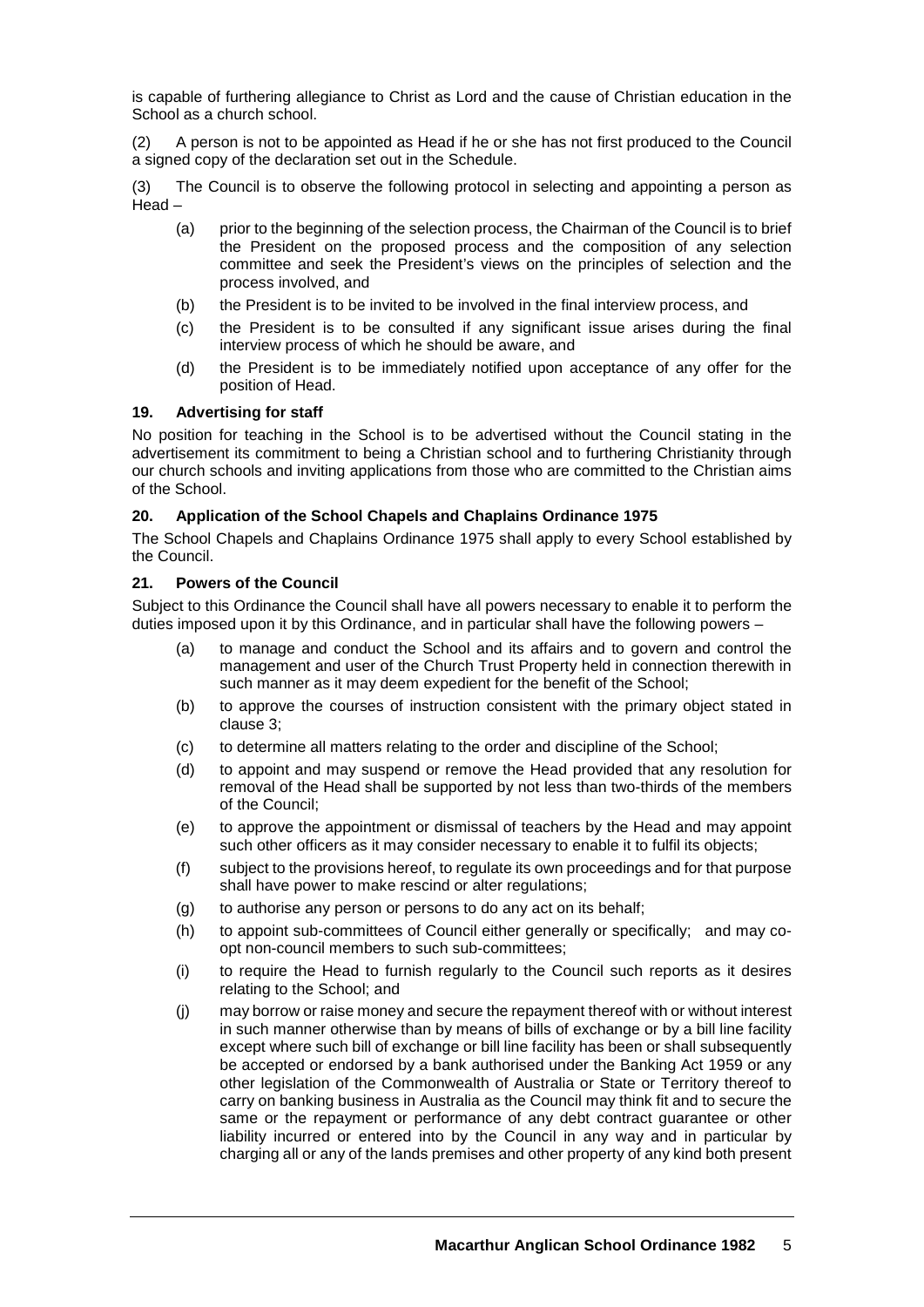and future owned by the Council or occupied or used directly or indirectly by it in connection with the School, and

(k) may reimburse any member of the Council for any out of pocket expenses incurred in attending meetings of the Council, or otherwise serving as a member of the Council.

# **22. Liabilities of the Council**

 $(1)$ 

(2) The Council shall remain and continue to be solely responsible for liabilities incurred by it or on its behalf.

(3) Neither the Council nor any member of the Council shall represent to any person, persons or corporation that the Archbishop or the Synod or the Standing Committee or any person or persons or any other corporate body or corporation holding church trust property for the Anglican Church of Australia in the Diocese of Sydney or any other corporate body constituted by or pursuant to the Anglican Church of Australia (Bodies Corporate) Act 1938, shall or may meet or discharge all or any part of any liability or liabilities which have been or may or will be incurred wholly or partly by or on behalf of the Council.

(4) The Council shall not execute or deliver or shall not have power to execute or deliver any mortgage, charge, debenture, guarantee, indemnity or promissory note or bill of exchange or other negotiable instrument other than a cheque drawn on the Council's bank unless the following clause is included therein –

> "Notwithstanding anything contained herein to the contrary each of the parties hereto acknowledge and agree that the Macarthur Anglican School shall not be liable to any other party hereto for any amount whatsoever (whether by virtue of any express or implied obligation) beyond such amount (if any) as the Council of the Macarthur Anglican School may be able to pay to that party in the event of the Council being wound up."

and such clause is not made subject to any qualification.

#### **23. Indemnity**

(1) The Council must indemnify each person who is, or has been, a member of the Council against any liability which results directly or indirectly from facts or circumstances relating to the person serving or having served as a member of the Council other than a liability –

- (a) owed to the Council or a related body corporate, or
- (b) for a pecuniary penalty order under section 1317G of the Corporations Law or a compensation order under section 1317H of the Corporations Law, or
- (c) that is owed to someone other than the Council or a related body corporate and did not arise out of conduct in good faith.

This subclause 23(1) does not apply to a liability for legal costs.

(2) The Council must indemnify each person who is, or has been, a member of the Council against legal costs incurred in defending an action for a liability which results directly or indirectly from facts or circumstances relating to the person serving or having served as a member of the Council other than costs which are incurred –

- (a) in defending or resisting proceedings in which the person is found to have a liability for which they could not be indemnified under subclause 23(1), or
- (b) in defending or resisting criminal proceedings in which the person is found guilty, or
- (c) in defending or resisting proceedings brought by the Australian Securities and Investments Commission or a liquidator for a court order if the grounds for making the order are found by the court to have been established, or
- (d) in connection with proceedings for relief to the person under the Corporations Law in which the court denies the relief.

Paragraph (c) does not apply to costs incurred in responding to actions taken by the Australian Securities and Investments Commission or a liquidator as part of an investigation before commencing proceedings for the court order.

(3) For the purposes of subclause 23(2), the outcome of proceedings is the outcome of the proceedings and any appeal in relation to the proceedings.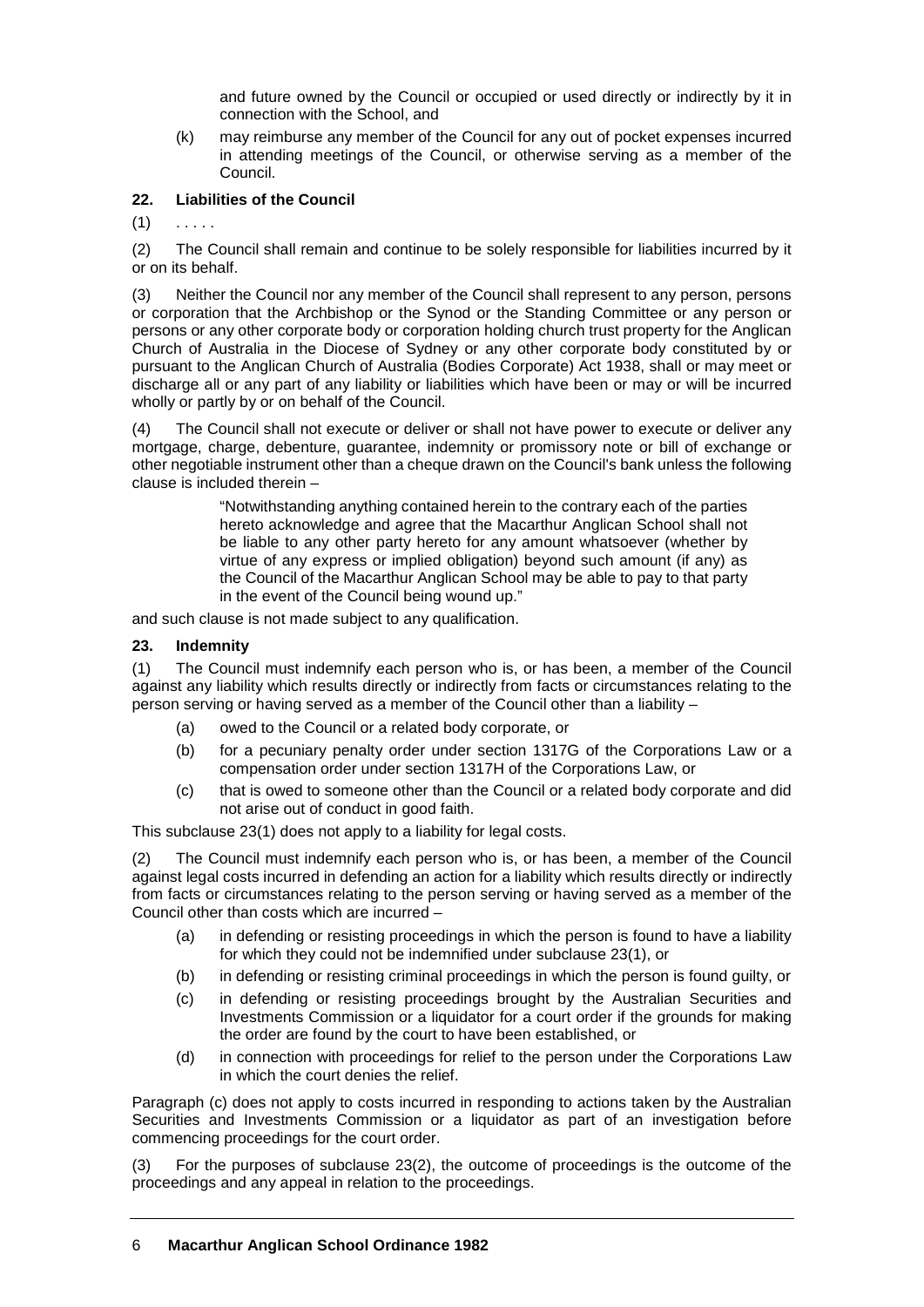(4) The Council need not indemnify a person under subclause 23(1) and/or subclause 23(2) for a liability to the extent that the person is entitled to an indemnity for that liability under a contract of insurance.

(5) The Council may pay, agree to pay, or cause to be paid a premium for a contract insuring a person who is, or has been, a member of the Council against any liability which results directly or indirectly from facts or circumstances relating to the person serving, or having served, in that capacity other than a liability arising out of –

- (a) conduct involving a wilful breach of duty in relation to the Council, or
- (b) the improper use of information by the person, obtained because the person is, or has been, a member of the Council to gain an advantage for that person or another person or to cause detriment to the Council; or
- (c) the improper use of the person's position as a member of the Council to gain an advantage for himself or herself or for another person or to cause detriment to the Council.

This subclause 23(5) does not apply to a liability for legal costs.

The Council may pay, agree to pay, or cause to be paid a premium for a contract insuring a person who is, or has been, a member of the Council against legal costs incurred in defending an action for a liability which results directly or indirectly from facts or circumstances relating to the person serving, or having served, in that capacity.

(7) The obligations and powers under subclauses 23(1), 23(2), 23(5) and 23(6) are incurred or are to be exercised (as the case may be) only to the extent permitted by law.

## **24. Reporting by the Council**

The Council shall at least once in every year present a report on its proceedings and the progress and condition of the School to the Synod and shall furnish such other information as may be required from time to time by resolution of Synod or the Standing Committee thereof.

## **25. Compliance with the Accounts, Audits and Annual Reports Ordinance 1995**

The Council shall comply with the provisions of the Accounts, Audits and Annual Reports Ordinance 1995.

## **Schedule**

1. I believe and hold to the truth of the Christian faith as set forth in the Apostles' Creed.

I believe in God, the Father Almighty, maker of heaven and earth; and in Jesus Christ, his only Son our Lord, who was conceived by the Holy Spirit, born of the virgin Mary, suffered under Pontius Pilate, was crucified, dead, and buried. He descended into hell. The third day he rose again from the dead He ascended into heaven, and is seated at the right hand of God the Father Almighty; from there he shall come to judge the living and the dead. I believe in the Holy Spirit; the holy catholic church; the communion of saints; the forgiveness of sins; the resurrection of the body, and the life everlasting.

- 2. In particular I believe
	- (a) there is only one way to God which is through his Son, Jesus Christ, who died for us the death that everyone deserves; and
	- (b) that God's word, the Bible, is the one final authority in all matters of faith and conduct.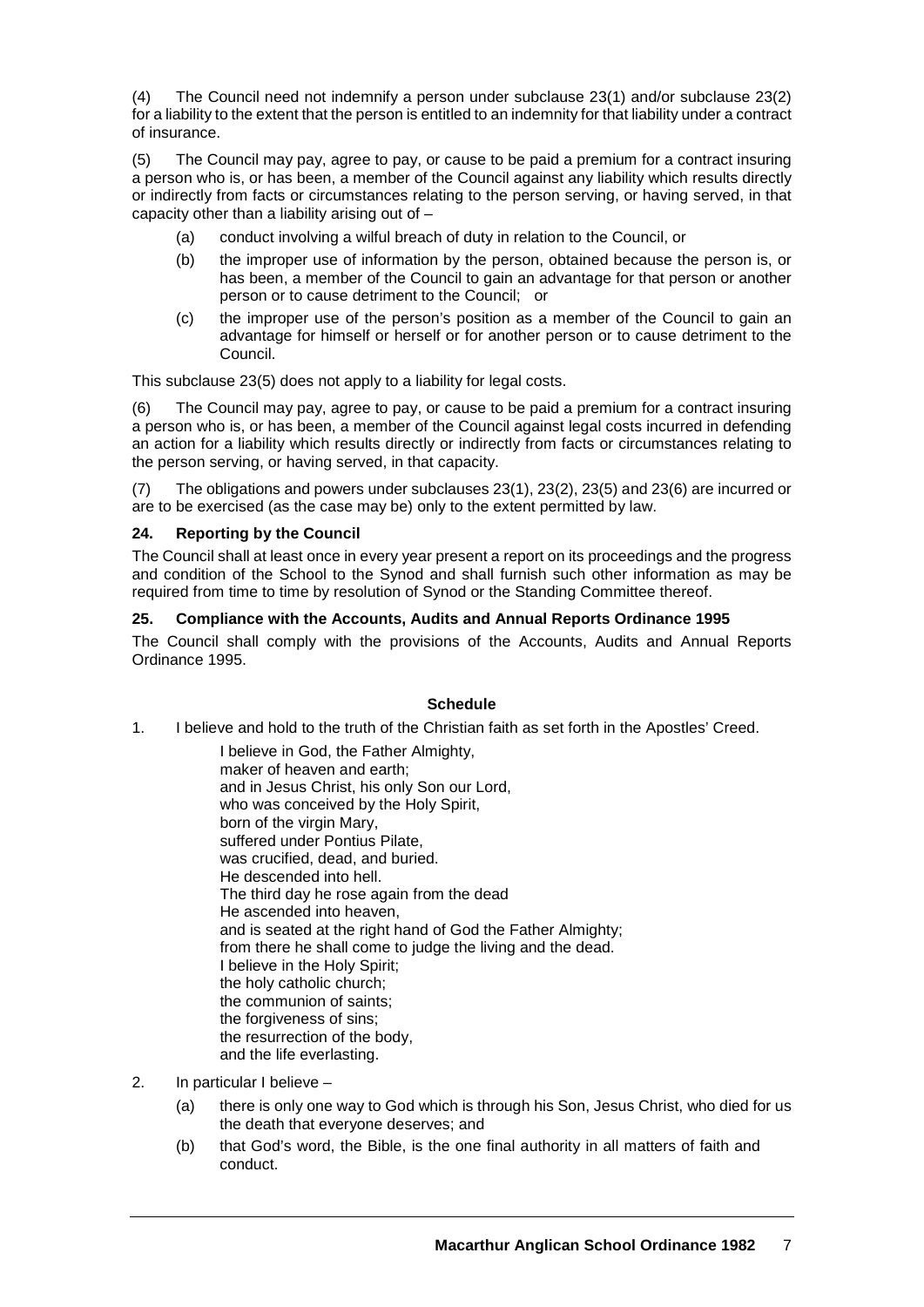- 3. I acknowledge that the Macarthur Anglican School Council (the "Council") aims to educate young people in ways consistent with the teaching of the Bible and the gospel of Jesus Christ, and to this end I support the Council's commitment to maintain and uphold the Christian faith in teaching and practice.
- 4. I shall endeavour to fulfil my duties as [a member of the Council/Head] in accordance with this declaration and the ordinance by which the Council is constituted.
- 5. I agree that my continuance as [a member of the Council/Head] is dependent upon my continuing agreement with this declaration and I undertake to resign if this ceases to be the case.

#### **Notes**

By Order published in the Government Gazette on 3 August 1984 under the Anglican Church of Australia (Bodies Corporate) Act 1938, the Council was incorporated under the name "The Macarthur Region Anglican Church School".

#### **Table of Amendments**

| Long Title | Amended by Ordinance No 17, 2003.                                                                                                                         |
|------------|-----------------------------------------------------------------------------------------------------------------------------------------------------------|
| Preamble   | Amended by Ordinance No 36, 1983.                                                                                                                         |
| Clause 1   | New clause inserted by Ordinance No 17, 2003.                                                                                                             |
| Clause 2   | Amended by Ordinances Nos 25, 1982; 36, 1983; 10, 1993 and 17, 2003.                                                                                      |
| Clause 3   | New clause inserted by Ordinance No 10, 1993 and amended by No 59, 2001.<br>Further new clause inserted by Ordinance No 17, 2003.                         |
| Clause 4   | New clause inserted by Ordinance No 17, 2003.                                                                                                             |
| Clause 5   | New clause inserted by Ordinance No 17, 2003.                                                                                                             |
| Clause 6   | Original clause deleted by Ordinance No 10, 1993. New clause inserted by<br>Ordinance No 17, 2003.                                                        |
| Clause 7   | New clause inserted by Ordinance No 10, 1993. Further new clause inserted<br>by Ordinance No 17, 2003 and amended by Ordinance No 27, 2013.               |
| Clause 8   | New clause inserted by Ordinance No 17, 2003.                                                                                                             |
| Clause 9   | Original clause amended by Ordinances Nos 28, 1987 and 59, 2001. New<br>clause inserted by Ordinance No 17, 2003 and amended by Ordinance No 27,<br>2013. |
| Clause 10  | New clause inserted by Ordinance No 17, 2003.                                                                                                             |
| Clause 11  | New clause inserted by Ordinance No 10, 1993. Further new clause inserted<br>by Ordinance No 17, 2003.                                                    |
| Clause 12  | New clause inserted by Ordinance No 17, 2003.                                                                                                             |
| Clause 13  | New clause inserted by Ordinance No 17, 2003.                                                                                                             |
| Clause 14  | New clause inserted by Ordinance No 17, 2003.                                                                                                             |
| Clause 15  | New clause inserted by Ordinance No 17, 2003.                                                                                                             |
| Clause 16  | Amended by Ordinances Nos 36, 1983 and 10, 1993.<br>Original clause<br>renumbered and amended by Ordinance No 17, 2003.                                   |
| Clause 17  | New clause inserted by Ordinance No 17, 2003.                                                                                                             |
| Clause 18  | New clause inserted by Ordinance No 17, 2003.                                                                                                             |
| Clause 19  | New clause inserted by Ordinance No 17, 2003.                                                                                                             |
| Clause 20  | Original clause renumbered and amended by Ordinance No 17, 2003.                                                                                          |
| Clause 21  | Amended by Ordinances Nos 44, 1983 and 50, 1995.<br>Original clause<br>renumbered and amended by Ordinances Nos 17, 2003 and 31, 2016.                    |
| Clause 22  | Amended by Ordinance No 10, 1993. Original clause renumbered and<br>amended by Ordinance No 17, 2003.                                                     |